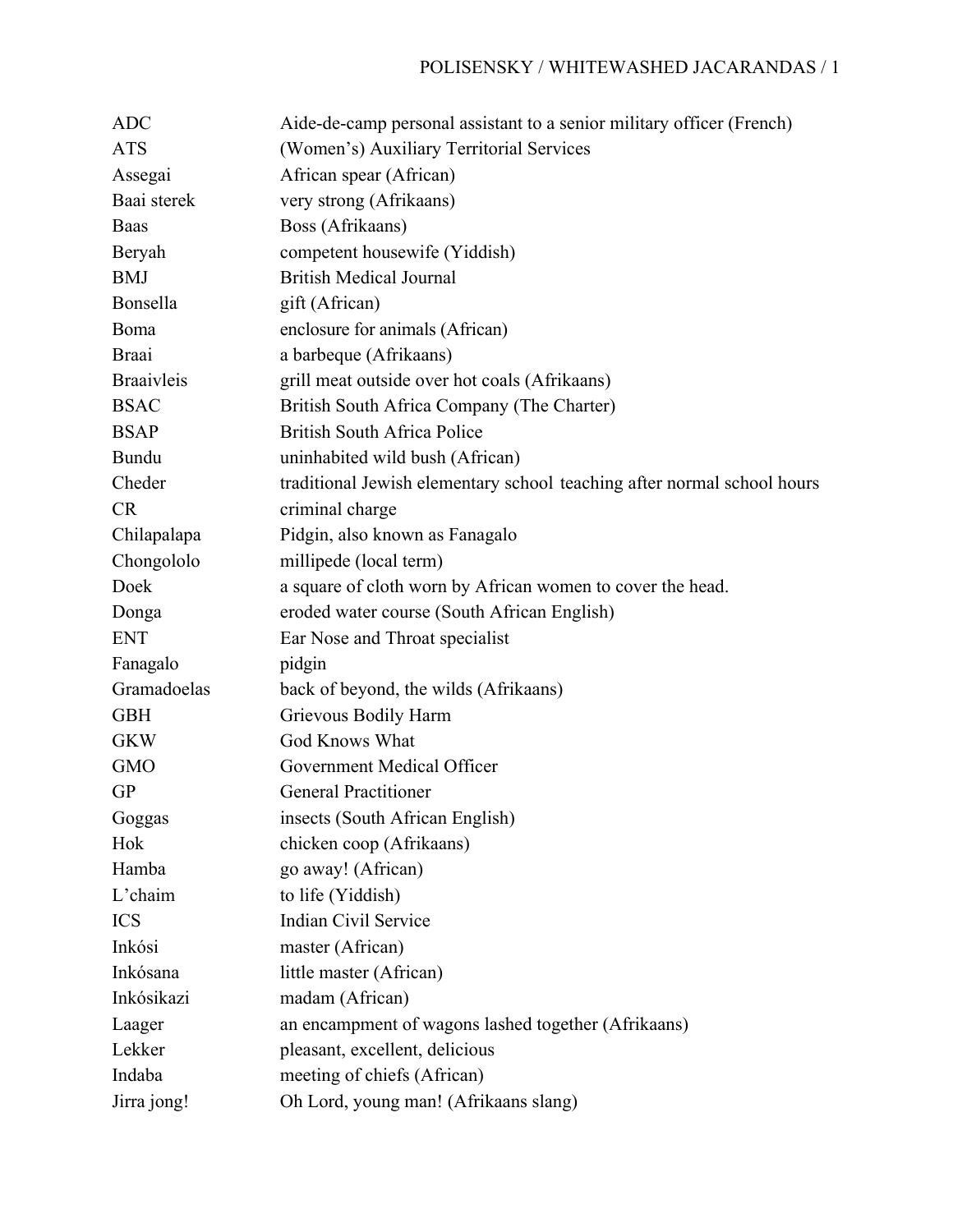## POLISENSKY / WHITEWASHED JACARANDAS / 2

| Kia           | hut (African)                                                                     |
|---------------|-----------------------------------------------------------------------------------|
| Knobkerrie    | African club (Afrikaans)                                                          |
| Koeksisters   | sweet platted dough (like doughnuts) boiled in syrup (Afrikaans)                  |
| Konfyt        | sweet chunky preserves (Afrikaans)                                                |
| Kopje         | a small (usually rocky) hill in a generally flat area (Afrikaans)                 |
| Kraal         | African homestead (Afrikaans)                                                     |
| Kunjani?      | how are you? (African)                                                            |
| Lobola        | bride price (African)                                                             |
| Madala        | old man (African)                                                                 |
| Makulu        | great, big (African)                                                              |
| Maltabella    | South African malted sorghum porridge                                             |
| Marmite       | British yeast extract, a by-product of beer brewing                               |
| Mevrou        | my wife (Afrikaans)                                                               |
| Meyweh!       | Exclamation!(African)                                                             |
| Maningi       | very (African)                                                                    |
| Mielie        | maize, mealie (Afrikaans)                                                         |
| Mkulu         | big (African)                                                                     |
| Mombies       | cattle (African)                                                                  |
| Muti          | traditional African medicine (African)                                            |
| <b>NAAFI</b>  | British armed forces comforts supply institution                                  |
| NC            | Native Commissioner                                                               |
| Nappies       | diapers                                                                           |
| Nganga        | witch-doctor (African)                                                            |
| Nyama         | meat (African)                                                                    |
| Palaver       | Long parley between people of different cultures                                  |
| P.E.A.        | Portuguese East Africa (Mozambique)                                               |
| Piccanin      | small African child (African)                                                     |
| pise de terre | rammed earth construction (French)                                                |
| Plaas         | farm (Africaans)                                                                  |
| Poort         | a river gorge (Afrikaans)                                                         |
| <b>RAF</b>    | Royal Air Force                                                                   |
| <b>SRC</b>    | <b>Student Recreational Center</b>                                                |
| R.A.F.V.R.    | Royal Air Force Volunteer Reserve.                                                |
| R.A.S.C.      | Royal Army Services Corp                                                          |
| Riempie       | leather thong used to make chair seats (Afrikaans)                                |
| <b>RNFU</b>   | Rhodesian National Farmers Union.                                                 |
| Rondavels     | round huts made from local materials in the traditional African style (Afrikaans) |
| Sadza         | maize meal porridge of the Tambu<br>strips of bark                                |
| Natives       | African                                                                           |